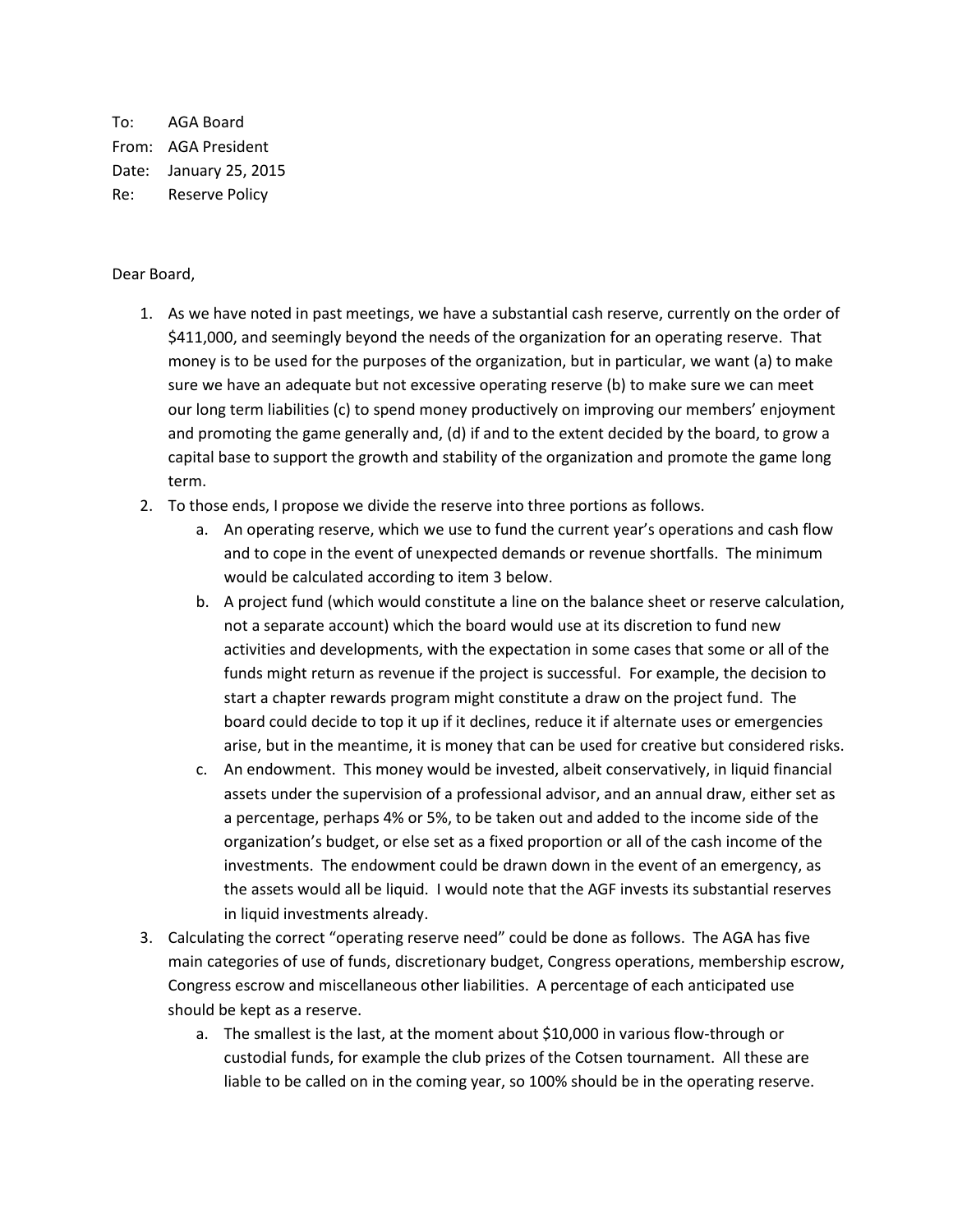- b. Our annual discretionary budget, mostly funded by membership revenues, is under \$70,000 at the moment. Non-profit industry standard is that 25% of this amount should be the operating reserve of the organization. 100% would be very conservative. 50% is acceptable in general and I think is prudent in our case because we have several other categories of reserve in this list and so the risk of reserves being called on could effectively be cross-collateralized. I propose we take 50% as our reserve.
- c. I have excluded the Congress from our discretionary budget because although a lot of money comes into and out of the AGA for Congress and the AGA is the responsible entity for Congress, most of the money is pass-through payments for board and lodging. A worst case scenario is a Congress where we pay all the fixed costs, including bring the pros in and paying their stipends, and nobody comes. That risk would be on the order of \$75,000 in my judgment. In reality, we would cancel long before such a disaster came to fruition. On the other hand, there are significant risks of a shortfall and significant deposits to be paid. In my judgment, \$50,000 cash on hand covers the need for cash investment in Congress and the risk of a shortfall. I think the operating reserve should include 100% of this amount.
- d. Membership escrow. Our balance sheet includes \$103,000 or so owed to members for multi-memberships, the vast majority owed to life members. The reality of this is that about 10% or so of this amount is charged off in a given year and included in our income, so in theory we need only include 10% of this amount in an operating reserve, but I think 25% makes more sense. In essence, it represents our obligation to keep a happy, thriving AGA going for our 100 or so life members irrespective of whether anyone else in the US wants to play go anymore. More than 25% would be inappropriate since the obligation will continue for some decades and keeping those funds in cash is imprudent over that time scale. I recommend 25% of the member escrow be operating reserve.
- e. Congress escrow. This is the obligation we owe to chapters to fund their go activities in consideration of their efforts in holding a Congress. In theory, we could be called upon to spend all of it (about \$58,000 mostly recently earned) in the same year, but the reality has been that we've been spending 10% of it a year. I think we can pick either 25% or 50%. I am willing to say 25%.
- 4. Process
	- a. In the first year, 2015, I say we designate an amount for an endowment of \$200,000. This could produce a draw of \$8,000 to \$10,000 by next year, a substantial increase in our discretionary budget. We further designate \$50,000 as the project fund. This would leave cash for operations of \$161,000.
	- b. Our calculated operating reserve need is \$135,000, so the \$161,000 is sufficient operating cash for this year.
	- c. Each fiscal year in the future, the treasurer or I calculate (a) the operating cash on hand and the project fund cash on hand and (b) the operating reserve need, and report to the board. If the reserve need is greater than operating cash, or circumstances have changed (i.e. a year of bad results or a disastrous Congress), the board may opt to move funds, redesignate the project fund or alter the budget to accumulate reserves.